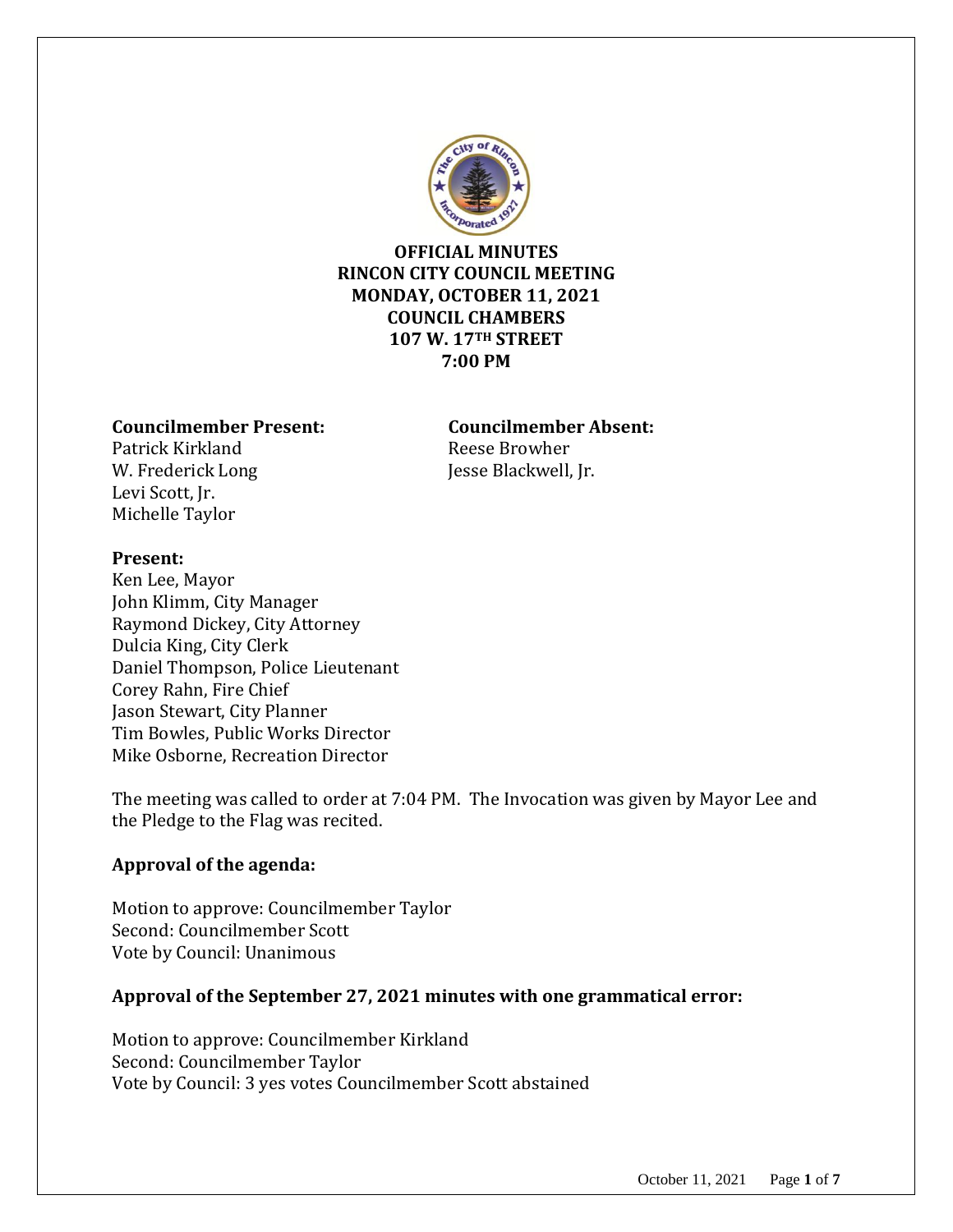#### **Public Hearing:**

*Turn meeting over to public hearing officer, Raymond Dickey:*

Open public hearing: 7:06 PM

### **Public Hearing on petition filed by CS Martin, Inc. requesting a variance on the lot width requirements for 82.42 feet located at 110 Barnwell Ave. The property is owned by Scott Martin of CS Martin, Inc. The property is zoned R-4 (Single Family Residential). (Map and Parcel # R2110003)**

Toss Allen, Allen Engineering and Scott Martin, 107 Mallard Crossing were present. Mr. Allen said this is conjunction with a ten lot subdivision located between Barnwell Avenue and Smith Avenue. The Barnwell side of the property is 510.59 feet which would give them enough room to do five lots if the house was not where it is sitting, there is an existing structure on the property. The property line to the south of that house is set by the location of that house in doing so only leaves 84 Feet on that side. They want to keep the house and have a total of five lots. They meet the overall size of the lot but they don't meet the width requirement for the fifth lot. Councilmember Taylor asked would each lot have its own driveway off the existing street, Mr. Allen said yes. Councilmember Kirkland said he was concerned about the drainage. He asked Tim Bowles are there any issues; Mr. Bowles said there is normal drainage, it should run in the ditch along the street. Councilmember Kirkland asked about the wetlands on one of the properties, yes but it is non jurisdictional it can be filled in. Jason Stewart said the Planning and Zoning Board recommended approval due to the hardship of the existing home being there. Attorney Dickey asked was this advertised, were the proper property owners and was the property marked, Mr. Stewart said yes.

Jimmy Seckinger, 306 E. Seventh Street said there was a misspoken record there is a ditch and it is on his property. He does not want anything going on, on his property. Mr. Seckinger said he does have a drainage issues on his property, it is a very wet area. He is against the variance.

Frank Owens, corner of Lexington Avenue and 7th Street, asked about the one lot; Councilmember Long said all of the other lots meet the requirements, it is just the front of the one of the lots that does not meet the requirements. Mr. Stewart said this is for the one item the subdivision is the next item. Mr. Owens was not sure if all of the lots required a variance.

Anthony Roccapriore, 107 Smith Ave said he has concerns because there are flooding issues. He is concerned with ten houses going in there what that is going to do to those culverts and ditches. Councilmember Scott said the lot size meets the standards, he talked about the swells and said we need to keep the water moving. Councilmember Kirkland said he is worried about the ditches they look a little overgrown.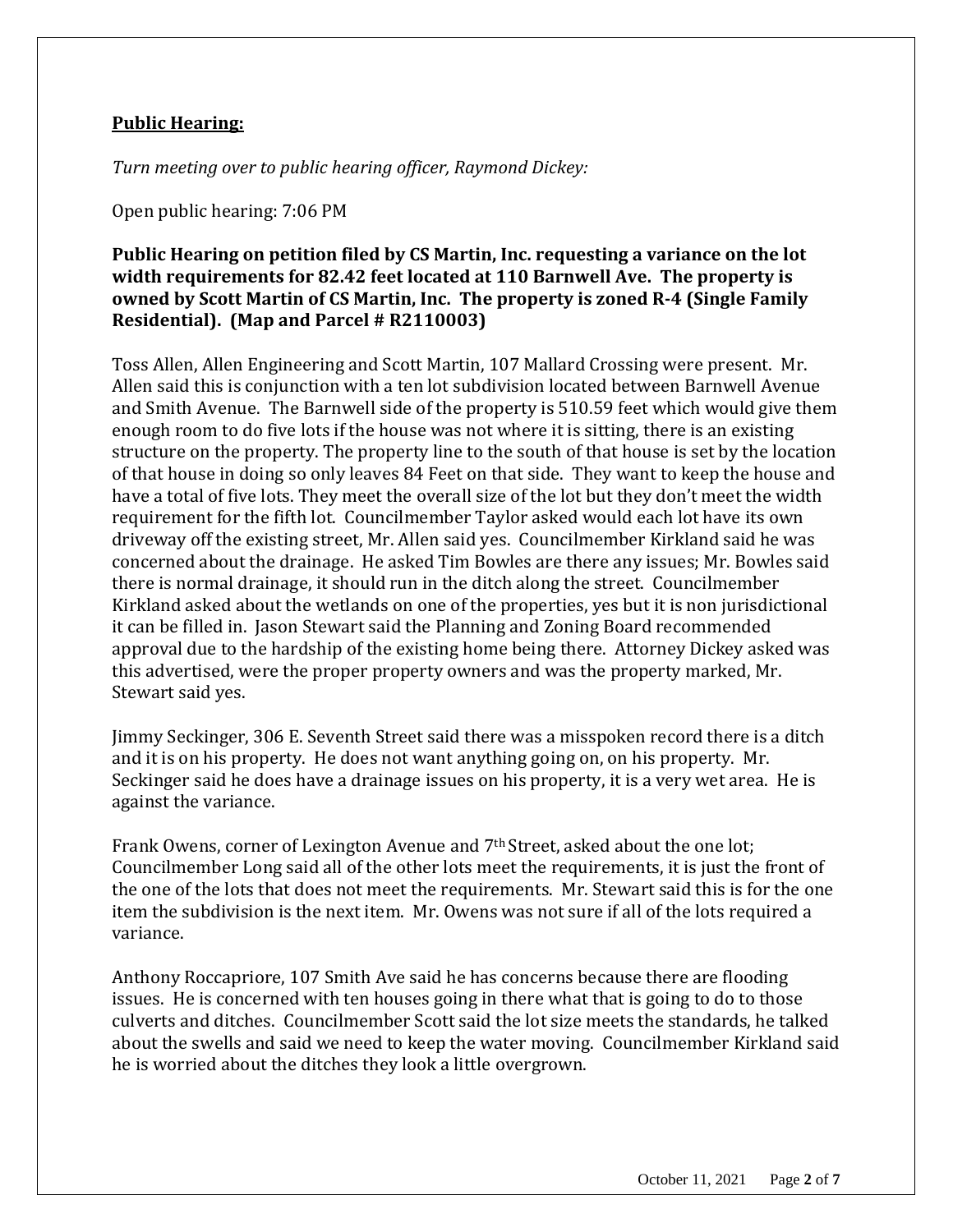James Lockhart 207 E. Seventh Street, asked what was the width of the properties, they are 100 feet. He said he is against the variance.

Jim Smith 109 Smith Avenue, said if he did not know he couldn't build a house without a variance than that is his problem. He is against the variance.

Mr. Seckinger said he hopes they have shown unified support against the variance. They are not thrilled that a subdivision is coming in as it will be a significant impact to the neighborhood. This is an established neighborhood with established norms.

Matt Viar 109 Smith Avenue, said his concern is drainage and there are properties that flood.

Mr. Owens said when all of this new drainage comes to light who is going to foot the billed, the City. All of this new drainage who is going to pay for it all, it should be shared by whoever is going to screw it up. Usually when someone asked for a variance all they have on their minds is making more money, so do it right. Mr. Owens said he is against it.

Close public hearing: 7:33 PM

*Turn the meeting back over to Mayor Lee.*

**Vote on a petition filed by CS Martin, Inc. requesting a variance on the lot width requirements for 82.42 feet located at 110 Barnwell Ave. The property is owned by Scott Martin of CS Martin, Inc. The property is zoned R-4 (Single Family Residential). (Map and Parcel # R2110003)**

Councilmember Scott said the only concern he has is the drainage. He knows that one lot wouldn't hurt but until they can look at it he made a motion to deny.

Motion to deny: Councilmember Scott

Councilmember Kirkland asked are there other plans for the property, what would he do if he doesn't get the variance. Mr. Martin said he will tear the house down, he wanted to leave the existing house there because it is a part of the neighborhood. Mr. Martin said there would be a tree buffer 75 to 100 feet between the lots it will not be completely cleared. There will be drainage through the center.

Second: Councilmember Kirkland

Councilmember Scott said he denied due to drainage, he would like to see a work study. We realize it is a problem there. Attorney Dickey said if you deny, it would be six months before it can come back. The biggest issue, based on what he talked to Planning and Zoning about, is they meet the requirements for the subdivision so you can't stop them from doing a subdivision it is just that particular one lot.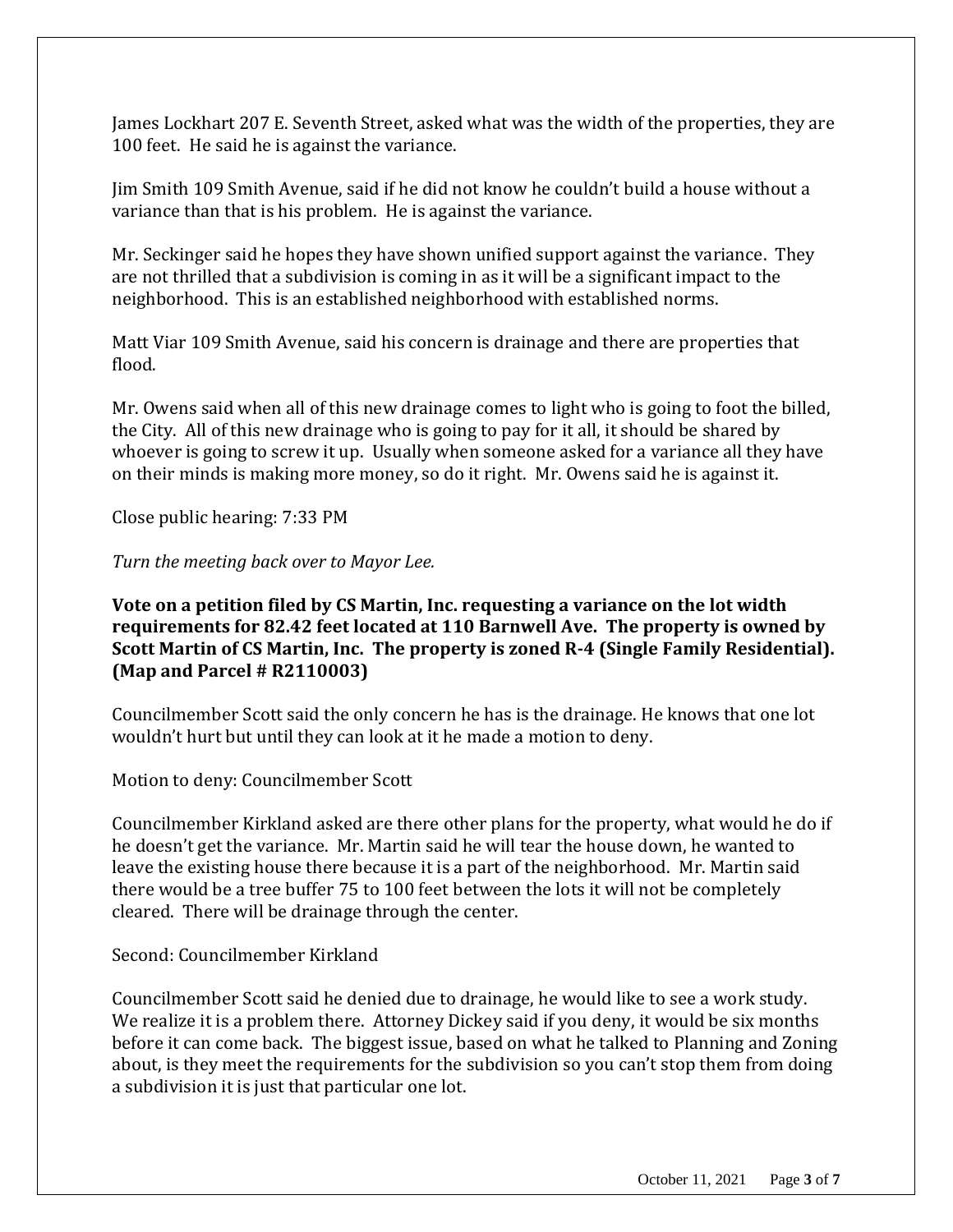Toss Allen said essentially they have two options, they can lose a lot and move forward with nine, which is allowed by right or Mr. Martin demolishes the entire house or a portion of it and slide that lot 25 feet over and they still have ten. There was a hydrology report put together and submitted through Planning and Zoning, reviewed by your reviewing engineers and approved for ten lots. Mr. Allen said on the drainage the water will never touch Mr. Seckinger's property because it goes uphill to Highway 21. The drainage has been looked at and addressed. The variance does not stop the subdivision. A

Both motions were withdrawn until there is a drainage study presented to Council. A motion was made to table.

Motion to table: Councilmember Scott Second: Councilmember Kirkland Vote by Council: 3 yes votes, Councilmember Long voted no

#### **New Business:**

**1. Vote on a petition filed by Toss Allen of Allen Engineering for Preliminary/Final approval on a Major Subdivision Site Plan. The property is located at 110 Barnwell Avenue. The property is 6.12 acres and is zoned R-4 (single family residential); the property is owned by Scott Martin of CS Martin, Inc. (Map and Parcel # R2110003)**

Jason Stewart said this subdivision was contingent upon the variance he asked Council to table.

Motion to table: Councilmember Scott Second: Councilmember Taylor Vote by Council: 3 yes votes, Councilmember Long voted no

### **2. Vote on a petition filed by Travis Bazemore of EMC requesting a final plat and bond acceptance for the Dasher Creek Commercial Site Development, located at 251 Highway 21 Dasher's Creek. The property is owned by Joseph Burns; the property is zoned OC (Office Commercial). (Map and Parcel # R2090001)**

Travis Bazemore and Mr. Burns were present. Mr. Burns said the project went smooth and they need the final plat approved and the bond accepted. Councilmember Taylor asked about a curbing collapsing. Mr. Burns said there was a small drainage issue at the handicap ramp. Mayor Lee said it appears that there is going to be five parcels, and they already created a new road, however he does not see any curb cuts. Mr. Bazemore said each tenant will submit their own site plan, each curb cut on  $12<sup>th</sup>$  Street will be reviewed by Planning and come before Council to get approved.

Motion to approve: Councilmember Scott Second: Councilmember Long Vote by Council: Unanimous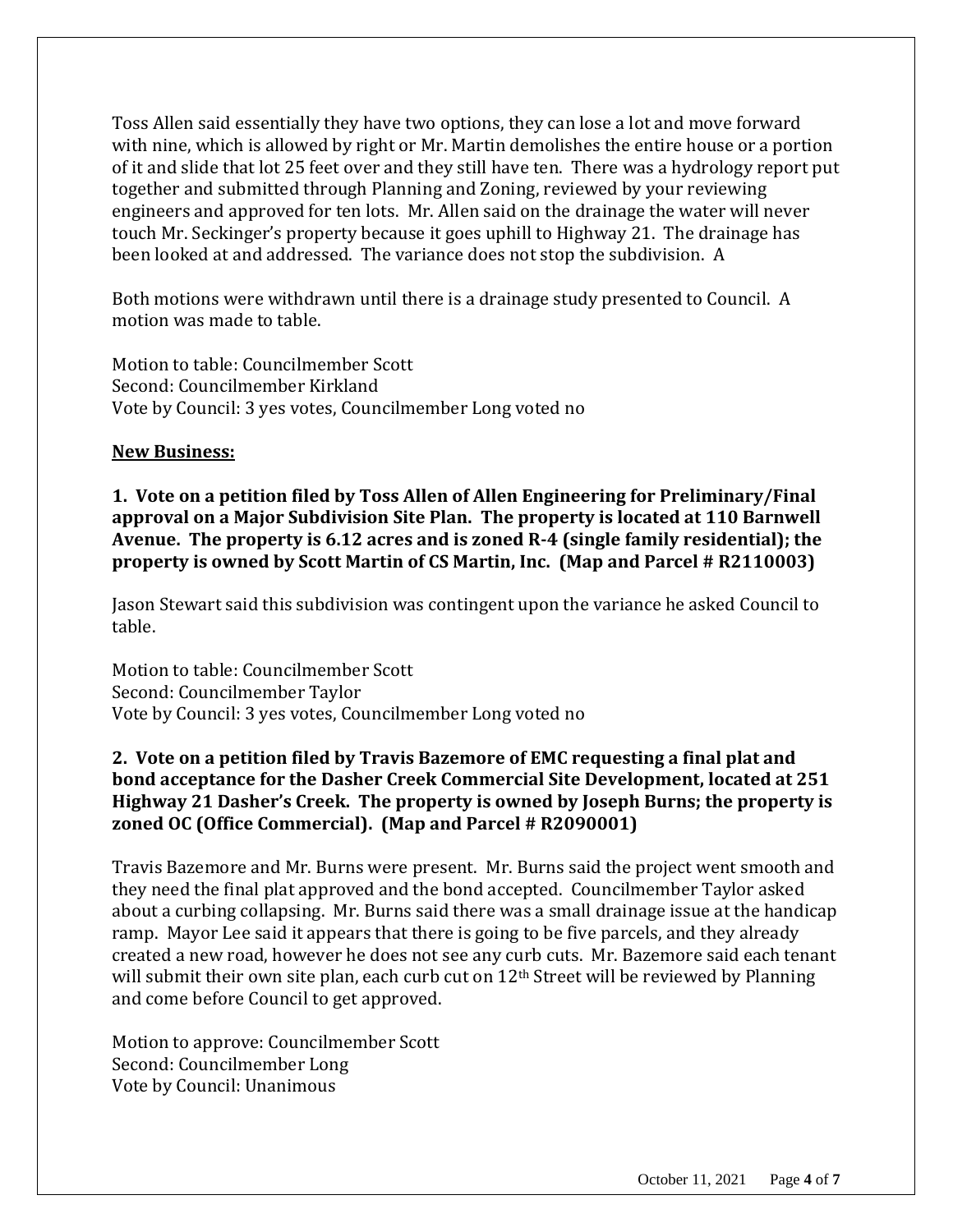### **3. Sikes Brothers, Inc request approval of pay request #1 in the amount of \$500,145.48 for the 2021 TSPLOST Rincon-4th Street Project. LI #320.4100.549103**

Doug Morgan with EMC was present. Mr. Morgan said this is the first pay request and it is for all the milling and base from the City limits all the way to Lexington Avenue. Councilmember Taylor said the transition from the County to the City is not good. Mr. Morgan said it is not and they will address that when they do additional paving. Councilmember Kirkland asked about traffic control and possibly having them itemize it better.

Motion to approve: Councilmember Kirkland Second: Councilmember Scott

Mayor Lee said this is one of our TSPLOST projects and we appreciate the citizens of Effingham County recognizing this is a need. He knows this is an inconvenience for people that have to travel but he hopes we will have a better road for them to ride on.

Vote by Council: Unanimous

### **4. Effingham Heroes request waiver of fees for the use of Freedom Park to hold a benefit concert on October 23, 2021.**

Mayor Lee recused himself from discussion and Mayor Pro Tem Kirkland presided. Susie Davis, Effingham Heroes said one of the reasons for them to fund the Teal house this year, the State will take over next year, is whenever there is a child that is the victim of sexual assault, currently the officer will have to go with the child to Statesboro which makes it more confusing and traumatic for the child and it also takes the officer off the street so if they could stay in Effingham, it would keep the officers here. The concert will raise funds for this. Councilmember

Motion to approve: Councilmember Scott Second: Councilmember Taylor

Dulcia King asked if Council could also approve the assemblage permit letter that goes to the Department of Revenue. Councilmember Kirkland said the language needs to be changed to Mayor Pro Tem. Both motions were amended to include the approval of an assemblage permit and the waiver of fees that the City charges.

Vote by Council: Unanimous

# **5. Request approval of an Ordinance to change the annual flat fee amount for insurance companies transacting business within the City limits.**

Mr. Klimm said because of new census data that puts our population over 10,000 we can now charge \$75 instead of \$50 for the insurance company license fees.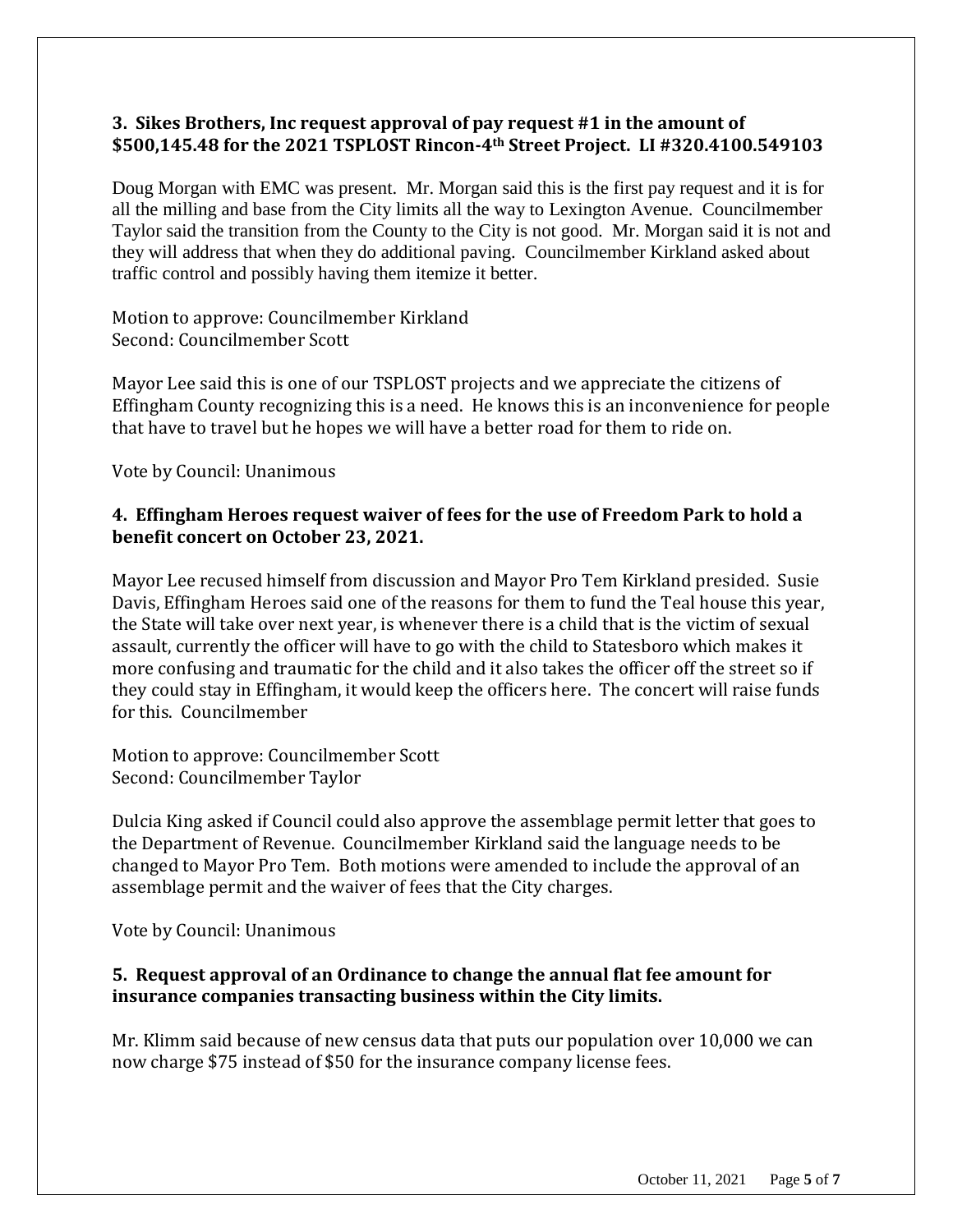Motion to approve: Councilmember Kirkland Second: Councilmember Scott Vote by Council: Unanimous

# **6. Request approval to accept the Firehouse Public Safety Grant valued at \$14,529.00.**

Chief Rahn said they have submitted for this three times since Firehouse got here. Mayor Lee said he gives credit to Firehouse not just for what they are doing for us but for fire stations all over the country.

Motion to approve: Councilmember Scott Second: Councilmember Taylor Vote by Council: Unanimous

# **7. Administrative Reports:**

**City Manager** – Mr. Klimm gave update on unemployment insurance. He said we were not allowed to have our appeals hearing and the Mayor took it upon himself to contact the governor's office, they responded quickly and now we have one or two hearings left; the second item is an update on TSPLOST projects, we continue to see progress. 4th Street will be completed soon and they just started on Weisenbaker Road; they have heard from a private landowner who is interested in creating a parking area for tractor trailers in the City in a very ideal area. Hopefully Planning will be receiving a plan soon; the Governor has announced a program to recognize our first responders. It is a grant program that the City applies for and then is reimbursed.

Mayor Lee asked about budget schedule. Mr. Klimm said he is working with Monica Woods and she has sent out forms to Department Heads for their expense request. Mayor Lee asked do you have a target date for us to meet. Mr. Klimm said there will be workshops in November.

Councilmember Kirkland asked about benefits for employees, have we done any type of climate survey overall, how they feel about everything. Mr. Klimm said he would like to work on that with Councilmember Kirkland's help.

**City Engineer** – Mr. Morgan said 4<sup>th</sup> Street will be completed by Friday; they have already started on Weisenbaker Road; Middleground Road is a three part project, it will be shut down for thru traffic; and the TSPLOST signs will be picked up Wednesday and posted.

**Chief of Police** – Lieutenant Thompson informed Council that one of our officers did get recognized by MADD. Officer Daniel Nicholson has had 35 arrests in a year's time.

**Fire Department** – Chief Rahn said he wanted to bring up one thing on Governor's Kemp safety grant. He is very gracious however he is disappointed on singling out the volunteers